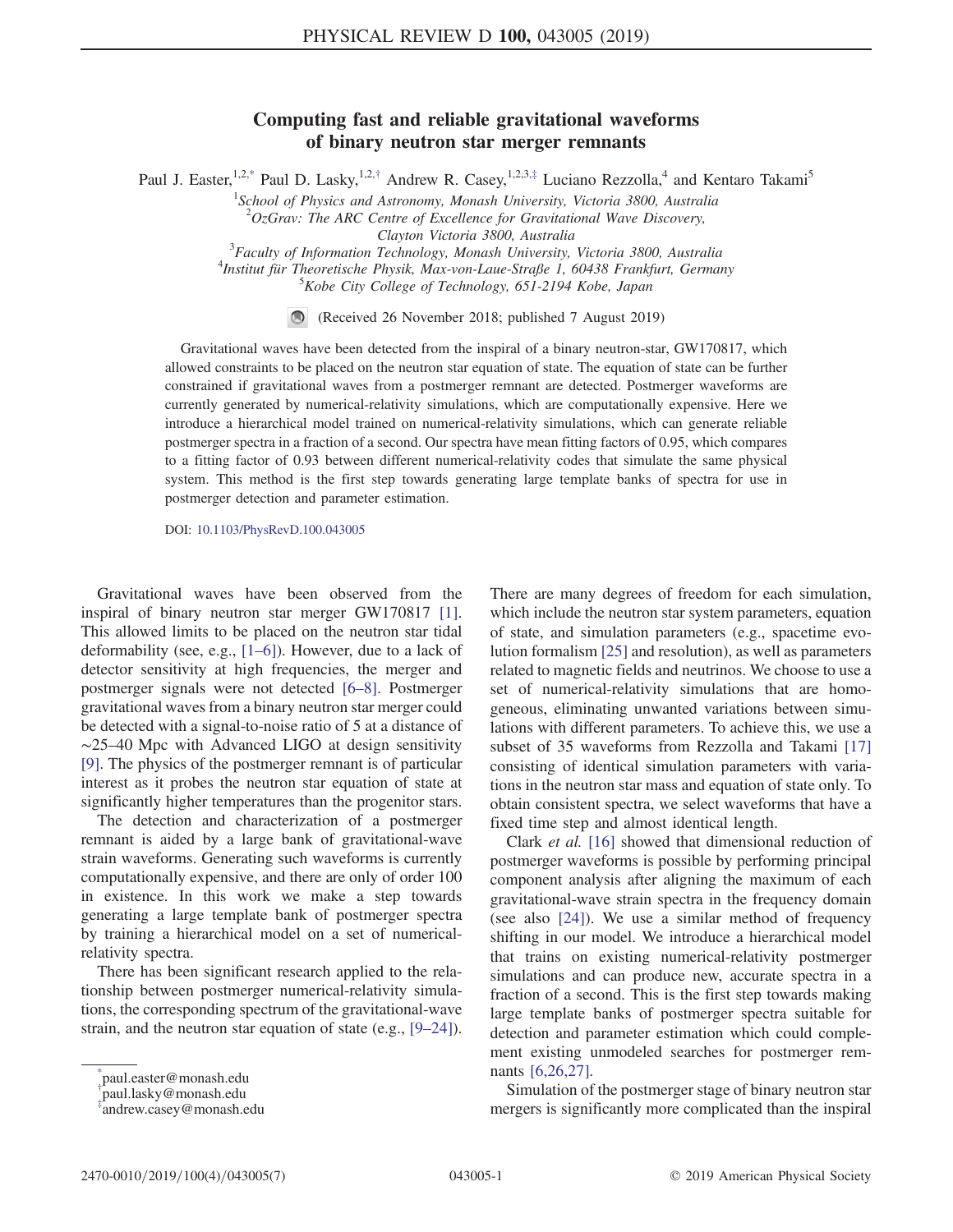stage due to complex physics including shock heating and nonlinear mode coupling. Additional effects, such as neutrino cooling and magnetic fields, are not expected to yield substantial modifications to the locations of the spectral peaks (see, e.g., [\[28](#page-5-7)–30]), while the role of viscous effects is still a matter of debate [\[31\].](#page-6-0) The accuracy of the resulting simulations can be limited by the trade-off between computational constraints and higher resolutions [\[25\]](#page-5-3). This is particularly true for the phase evolution of the postmerger simulations which do not necessarily converge [\[22\]](#page-5-8). However, the power-spectral content is convergent for sufficiently high resolutions (e.g., [\[15,22\]](#page-5-9)). Our model is representative up to the validity of the numerical-relativity simulations that it is based upon. With this in mind, we wish to encourage further research into numerical-relativity simulations of postmerger remnants to increase the available number of waveforms and to enable further crosschecking between codes.

We use 35 numerical-relativity simulations of binary neutron star mergers from Rezzolla and Takami [\[17\],](#page-5-4) to which we refer for details on the equations of state employed. Each simulation consists of nonspinning, equal-mass progenitor neutron stars, with five different equations of state across the simulations. We train our model on the amplitude of the characteristic strain spectra, model on the amplitude of the characteristic strain spectra,<br> $h_c(f) = |\tilde{h}(f)| \sqrt{f}$ . Here,  $\tilde{h}(f)$  is the Fourier transform of<br>the plus polarization of the postmerger gravitational-wave the plus polarization of the postmerger gravitational-wave strain,  $h_{+}(t > 0)$ . The plus and cross polarizations of the simulated gravitational-wave strain have almost identical spectral amplitude and have a phase offset of almost exactly  $\pi/2$ . We gain no extra information by including the cross polarization. The merger time  $t = 0$  is defined as the time where  $h^2_+(t) + h^2_{\times}(t)$  reaches the first maximum.<br>We use a hierarchical model to represent the a

<span id="page-1-0"></span>We use a hierarchical model to represent the amplitude spectra. Given a neutron star of mass  $M$  and radius  $R$ , we assume the compactness of a neutron star,  $C \equiv M/R$ , in the jth simulation has a power-law dependence with the mass M over all equations of state:

$$
C_j = \alpha_j M_j^{\beta_j}.
$$
 (1)

The validity of this model will be determined by how well we can match the numerical-relativity waveforms. The hyperparameters  $\{a, b\}$  and the quadrupolar tidal coupling constant  $\kappa_2^{\tau}$  determine the values of  $\{\alpha, \beta\}$  as follows:

$$
\alpha_j \sim \mathcal{N}(a_0 + a_1 \kappa_{2,j}^{\tau}, \sigma_{\alpha}^2), \tag{2}
$$

$$
\beta_j \sim \mathcal{N}(b_0 + b_1 \kappa_{2,j}^{\tau}, \sigma_{\beta}^2), \tag{3}
$$

<span id="page-1-1"></span>where  $\mathcal{N}(\mu, \sigma^2)$  is a Gaussian distribution of mean  $\mu$  and variance  $\sigma^2$ . The quadrupolar tidal coupling constant  $\kappa_2^{\tau}$  is used due to its importance in the inspiral dynamics  $[9,12,14,15,17,32]$  and its correlation with the location of the main frequency peak of the postmerger spectrum [\[9,11,14,15\]](#page-5-2).

All spectra in the training set, which excludes the spectrum under test when leave-one-out cross-validation is performed, are used to determine the hyperparameters  ${a, b}$  by a least squares fit. The amplitudes for each spectrum are frequency shifted so that the peak frequencies are aligned in a similar way to Refs. [\[16,24\]](#page-5-5). We then fit the aligned spectral amplitudes with a linear model

$$
(h_c)_{i,j} = \mathbf{\Theta}_i \mathbf{X}_j + \text{noise},\tag{4}
$$

<span id="page-1-2"></span>where the noise is modeled as intrinsic variance,  $s_i^2$  for the ith frequency bin,  $\mathbf{\Theta}_i$  is a vector of unknown coefficients, and  $X_i$  is a design matrix of

$$
\mathbf{X}_{j} = [1, \hat{C}(M_{j}, \kappa_{2,j}^{\tau}), \hat{M}_{j}, \widehat{\kappa_{2,j}^{\tau}}]. \tag{5}
$$

The hats indicate the whitened transformations of the neutron star parameters such that  $\hat{\mathbf{x}} \sim \mathcal{N}(0,1) = (\mathbf{x}-\mu_x)/\sigma_x$ , where  $\mu_x$  and  $\sigma_x^2$  are the mean and variance of **x**, respectively. The compactness parameter can be generated from Eqs. [\(1\)](#page-1-0)–[\(3\)](#page-1-1) after determining the values for  $a_0$ ,  $a_1$ ,  $b_0$ , and  $b_1$ . Spectra can then be trivially generated given any mass, quadrupolar tidal coupling constant and frequency shift. The frequency shift can be determined from the value of the quadrupolar tidal coupling constant [\[14,15\]](#page-5-10).

We perform leave-one-out cross-validation to test the performance of the model. We do this by excluding the spectrum under test and its associated parameters from the training set. In doing so, the spectra generated during leave-one-out cross-validation represent an extrapolation by the model and the fitting factors are therefore conservative.

<span id="page-1-3"></span>We perform spectral comparisons using the following noise-weighted fitting factor, or overlap [\[33\]:](#page-6-1)

$$
FF(h_1, h_2) \equiv \frac{\langle h_1 | h_2 \rangle}{\sqrt{\langle h_1 | h_1 \rangle \langle h_2 | h_2 \rangle}}.
$$
 (6)

Here, the inner product is defined by

$$
\langle h_1 | h_2 \rangle \equiv 4 \int df \frac{|\tilde{h}_1(f)| |\tilde{h}_2(f)|}{S_h(f)},\tag{7}
$$

where  $S_h$  is the noise power spectral density. Throughout this article we use the ZERO\_DET\_high\_P file from [\[34\]](#page-6-2) to determine the amplitude of  $S_h$ . The resultant fitting factor is similar to the standard fitting factor except that it operates on the Fourier amplitude only. A fitting factor of one represents a perfect match. The fitting factor represents the loss incurred to the optimal signal-to-noise ratio due to mismatch in the model spectra, where the optimal signal-tomismatch in the model spectra, where the noise ratio is given by  $\rho_{opt} = \sqrt{\langle h|h \rangle}$ .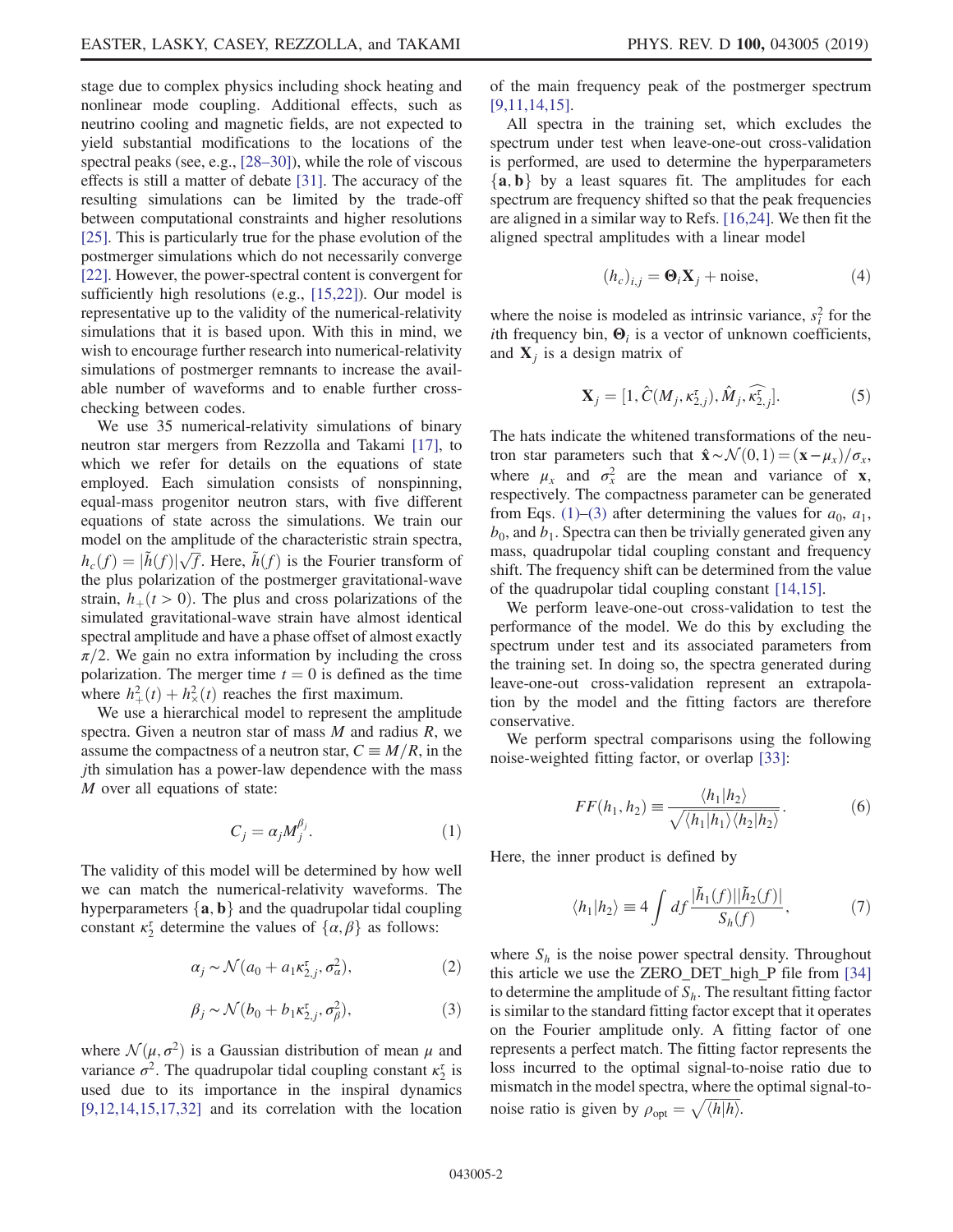<span id="page-2-0"></span>

FIG. 1. Reconstructed gravitational-wave spectra generated with leave-one-out cross-validation (solid red curve) and original numerical-relativity spectra [\[17\]](#page-5-4) (dashed black curve), scaled to a distance of 50 Mpc. Each column represents a different equation of state and each row represents a different neutron star mass, increasing towards the bottom. The one-sigma uncertainty in the spectra is shaded in light red for each prediction. The Advanced LIGO noise amplitude spectral density (dotted black curve) [\[34\]](#page-6-2) is shown on all subplots. A numerical-relativity spectrum generated from [\[22\]](#page-5-8) is shown (dashed dot blue curve) in the last row (equal mass 1.35  $M_{\odot}$ ) for SLy [\[37\]](#page-6-3) (fourth column) equation of state.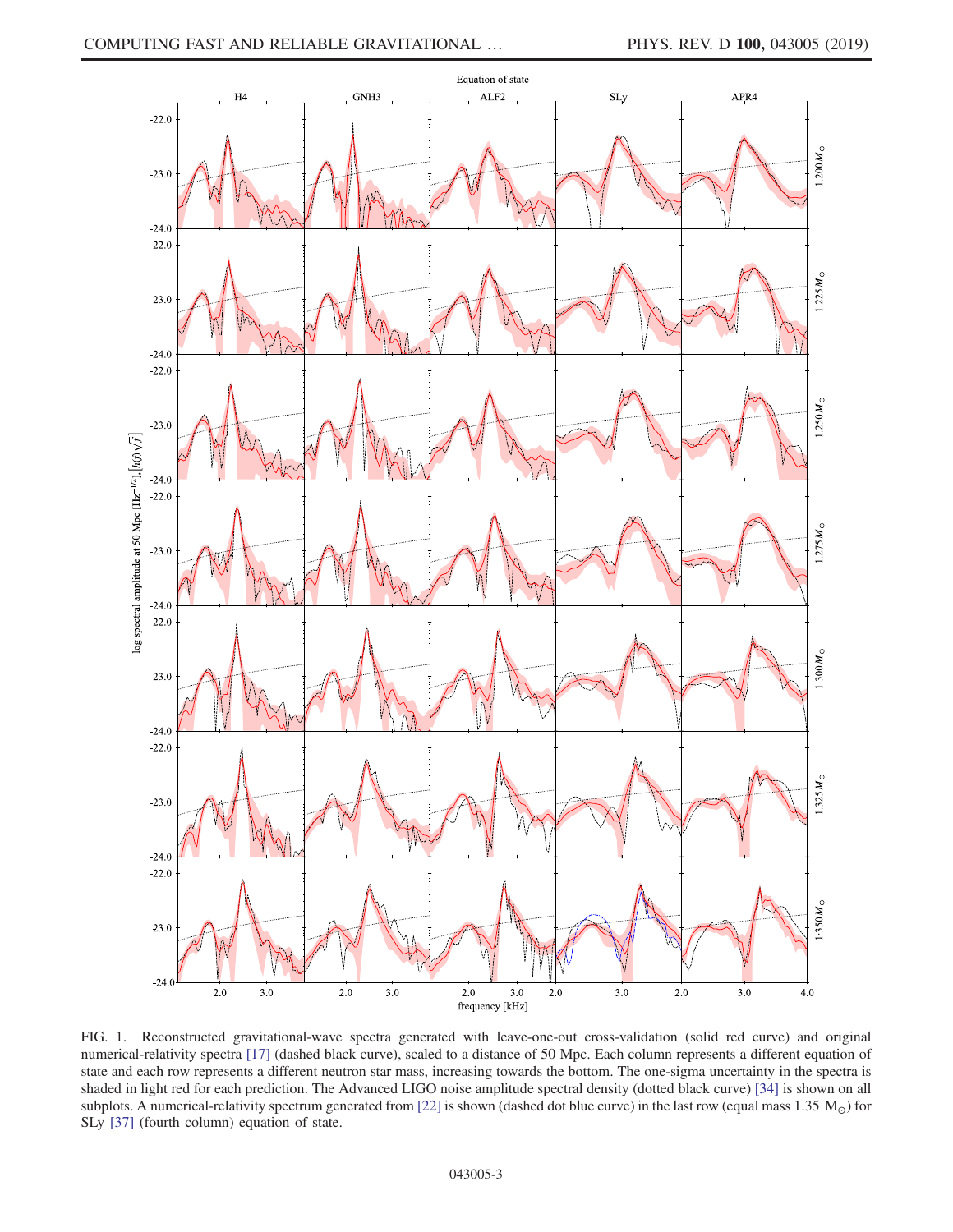While it is known that smooth relationships exist between various system properties (e.g., mass, tidal parameters, etc.) and postmerger waveform spectral features  $[9,11,14,15,17,35]$ , no such relationships exist for the phase information (see also [\[36\]](#page-6-4)). Empirically, while we find good training fits using our model on the spectral content of the waveforms (see below), we are not able to train confidently on the full time series including both phase and amplitude as the phase evolves too quickly between adjacent simulations. We discuss this in more detail below.

Following the training step, we use Eq. [\(4\)](#page-1-2) to generate spectra. Figure [1](#page-2-0) shows how well our generated spectra match the original numerical-relativity spectra. The original spectra are shown as dashed black curves, the crossvalidation spectra are shown as red curves, and the onesigma model uncertainty is shown in shaded light red. All spectra are scaled to a distance of 50 Mpc. The Advanced LIGO noise amplitude spectral density is shown as the dotted black curves [\[34\]](#page-6-2). We fit the large-scale structure of the numerical-relativity peaks well with some deviations in the small-scale structure.

Figure [2](#page-3-0) shows a histogram of the noise-weighted fitting factor, Eq. [\(6\)](#page-1-3), between our cross-validated model prediction and the corresponding numerical-relativity spectra for all tested waveforms. The resulting histogram has a mean of 0.95 with a standard deviation of 0.03.

To place the above results in context, we calculate the nearest neighbor fitting factor of the numerical-relativity spectra. We measure the fitting factor for the spectrum under test against all other spectra and report the largest fitting factor. We obtain nearest neighbor fitting factors for the numerical-relativity spectra of 0.93 with a standard deviation of 0.05. The fitting factors generated by our model compare favorably with this result. Additionally, our model is capable of generating spectra given the required input parameters, whereas a nearest neighbor interpolation would not be capable of this.

<span id="page-3-0"></span>

FIG. 2. Histogram of fitting factors determined by comparing numerical-relativity spectra with spectra generated by our model using leave-one-out cross-validation.

As an additional baseline value for comparison, we compare fitting factors between the numerical-relativity spectra used in this paper [\[17\]](#page-5-4) and those produced with other codes [\[22\]](#page-5-8). Notwithstanding the fact that postmerger waveforms can differ with resolution even when using the same code, we assume that the waveforms have similar truncation errors and compare one set of spectra using equations of state SLy [\[37\]](#page-6-3) for equal-mass binaries with  $M = 1.35$  M<sub>o</sub>.

The spectrum for the comparison waveform is plotted (blue dashed dot curve) in the last row and fourth column of Fig. [1](#page-2-0), corresponding to the SLy equation of state. This spectrum can be compared to the black dashed waveform from [\[17\]](#page-5-4) in the same panel. While amplitude offsets do not change the fitting factor, differences in the frequency and the shape of the peaks do. The fitting factor between these two waveforms is 0.93. This can be attributed to the difference in the relative shapes of the two main peaks between the simulations in [\[17,37\]](#page-5-4).

This comparison indicates that our fitting factors are comparable to the fitting factors between different numerical-relativity codes. We note that numerical simulations are indeed accurate enough for understanding the main structures (e.g., positions of dominant peaks) and their relationship with bulk properties of the remnant. However, our method is limited by the accuracy of the numericalrelativity simulations, which are in turn limited by computational capabilities; we discuss the implications of this below.

To evaluate how the generated spectra vary, we train on all numerical-relativity spectra and generate a grid of model spectra. We generate spectra at five equally spaced mass and quadrupolar tidal coupling constant values. The mass ranges from  $M = 1.25$  to 1.35 M<sub>o</sub>, and the quadrupolar tidal coupling constant varies from  $\kappa_2^2 = 50$  to 350. The generated spectra are shown in Fig. 3 as the red curves the generated spectra are shown in Fig. [3](#page-4-0) as the red curves, the one-sigma model uncertainty as light red shading, and the Advanced LIGO noise curve as dotted black. Each of these spectra take a fraction of a second to evaluate. We show these spectra to indicate what we can hope to achieve by implementing these models in full parameter estimation.

In Fig. [4](#page-4-1) we compare the fitting factor between a spectrum generated with  $M = 1.3$  M<sub>o</sub>,  $\kappa_2^2 = 100$  against<br>spectra generated at other parameter values. We choose spectra generated at other parameter values. We choose  $\kappa_2^{\tau} = 100$  (for an equal-mass system this corresponds to  $\lambda = 530$ ) to be consistent with tidal deformability values  $\Lambda$  = 530) to be consistent with tidal deformability values, Λ, determined in [1–[6\],](#page-5-0) under the simplified assumption that  $\kappa_2^{\tau} \approx \frac{3}{16} \Lambda$  (noting that the equality holds for equal-mass progenitors). The location of the reference spectrum is shown with the black cross. This provides the first indication of whether this model could recover the mass and quadrupolar tidal coupling constant when trained on sufficient numerical-relativity simulations. The peak of the contour plot around the reference waveform shows that this model is selective and may be used for parameter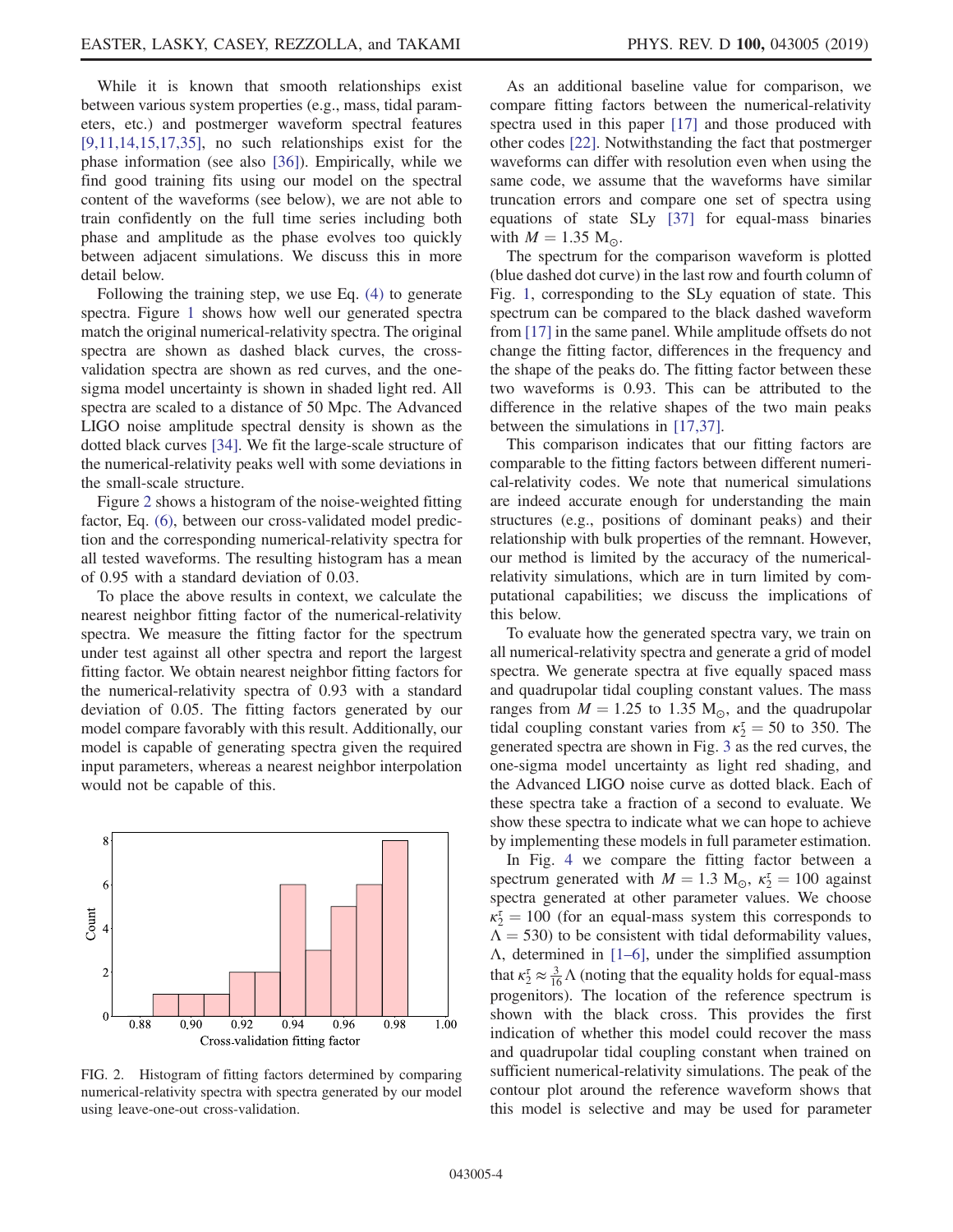<span id="page-4-0"></span>

FIG. 3. Spectra generated by the model when trained on all the numerical-relativity spectra (red curve). The uncertainties in the spectra are shown in light red. The Advanced LIGO noise amplitude spectral density (dotted black line) is shown on all subplots.

estimation and/or detection in the future. However, this is a task for future work and will require full Bayesian analysis with a noise implementation.

It is possible that a phase transition may occur in the remnant during the postmerger stage due to an increase in density (e.g., [\[4,38\]\)](#page-5-11). This could be detected by comparing the inferred values of the quadrupolar tidal coupling constant from the inspiral and postmerger stages. Simulations that compare hydrodynamic models with and without quark deconfinement show that the presence of quark deconfinement causes no change in the inspiral gravitational-wave signal due to the low densities involved. This is contrasted to the postmerger stage where the densities are greater, leading to a higher proportion of deconfined quarks when modeled, which in turn leads to a change in the postmerger gravitational-wave strain [\[39\]](#page-6-5). Phase transitions due to quark deconfinement could be detected by training our model on simulations that disallow quark deconfinement. If a postmerger signal was detected that contained the signature of quark deconfinement, then this would result in an inconsistency between the tidal coupling constant inferred from the postmerger

<span id="page-4-1"></span>

FIG. 4. Fitting factor between spectra generated using our hierarchical model with 1.30  $M_{\odot}$  and  $\kappa_2^2 = 100$  (black cross), against a grid of mass and quadrupolar tidal coupling constant against a grid of mass and quadrupolar tidal coupling constant values.

gravitational-wave spectra and the inspiral stage. We note that other mechanisms, either physical or arising from errors in the modeling, could also cause such frequency shifts. We leave the exploration of this as future work.

In this paper, we use a hierarchical model to generate binary neutron star postmerger spectra by training on spectra generated with numerical-relativity simulations. Our trained model allows us to generate spectra in  $\sim 10^{-4}$  s, which significantly reduces the computational effort required to populate a template bank of spectra. We obtain noiseweighted, amplitude-only fitting factors across all tested spectra, with a mean of 0.95 and a standard deviation of 0.03. This compares favorably to a postmerger fitting factor of 0.93 between different numerical-relativity codes.

Training on the phase of the postmerger spectra will allow fitting-factor comparisons with both the amplitude and phase information, as well as the generation of timebased waveforms. In addition, it will provide insight on the number of numerical-relativity simulations required to achieve a complete and accurate database. While obtaining information on the phase evolution is in principle possible (see, e.g., [\[24\]\)](#page-5-6), this also requires a systematic investigation that goes well beyond the scope of this work. Without the phase information, a matched filter search is less sensitive, but it is still possible to design such a search using only the signal amplitudes.

Results based on our trained model suggest that the model is selective and could potentially be used in parameter estimation of detected events. If posteriors for the mass and tidal coupling constant are able to be determined, then it is a simple step to calculate the posteriors for the compactness, Eq. [\(1\),](#page-1-0) and the radius of the neutron star. This will be confirmed in future work using a Bayesian framework. Parameter estimation of the postmerger spectra could set bounds on the postmerger quadrupolar tidal coupling constant, allowing comparison with the inspiral value. This could determine whether a phase change in the equation of state is present [\[38,39\]](#page-6-6).

To be valuable in search and parameter-estimation studies, our model must be extended to include individual values of mass, spins, compactness and quadrupolar tidal deformabilities for each progenitor. This paper trained on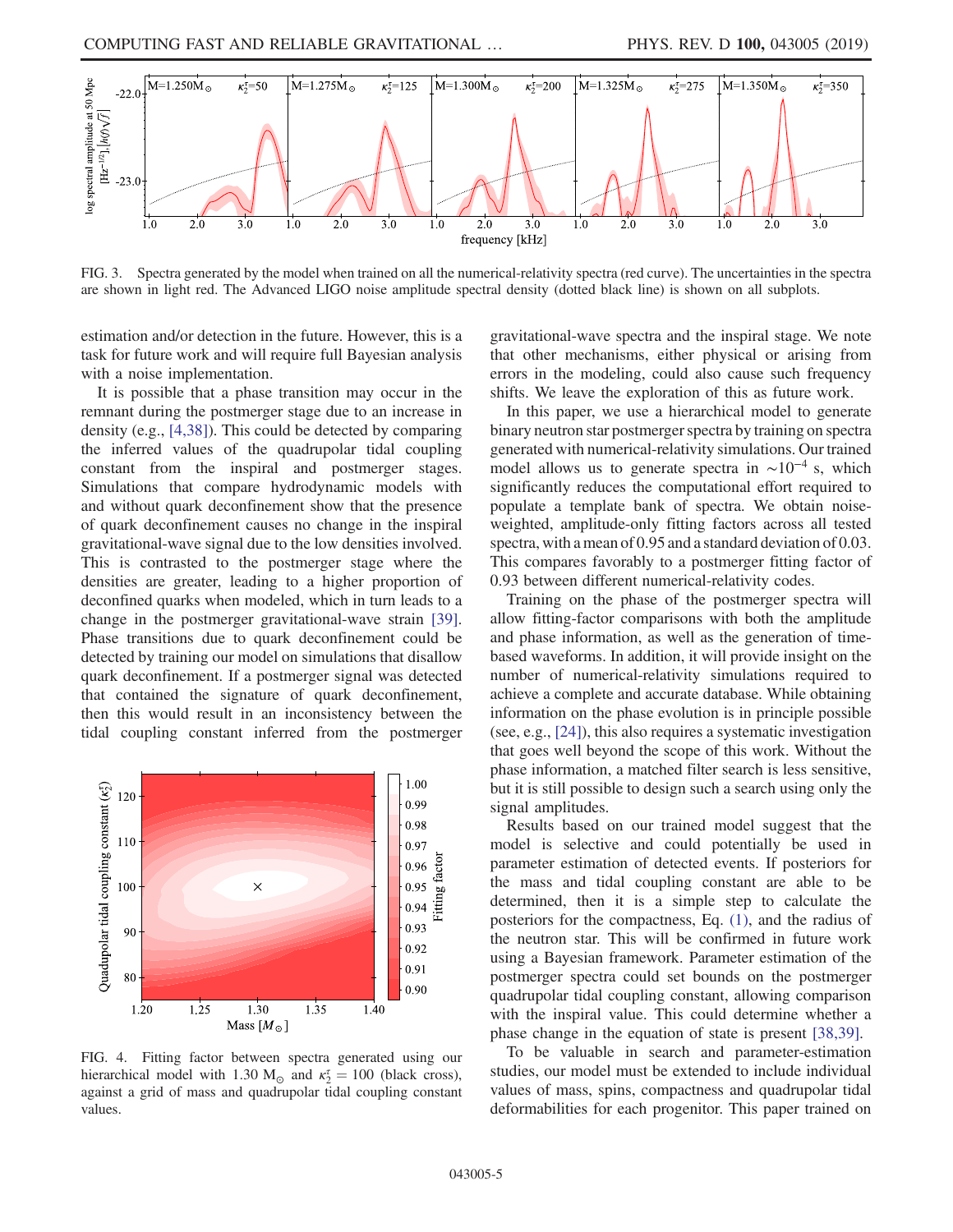waveforms with progenitor  $\kappa_2^{\tau}$  values ranging from 50 to 350 and equal-mass progenitors from 1.2 to 1.35  $M_{\odot}$ . The merger of two progenitors with the same parameters  $(C, M, \kappa_2^{\tau})$  but different equations of state could produce<br>different output spectra, for example if one equation of state different output spectra, for example if one equation of state had a lower maximum, nonrotating neutron star mass. This could be a problem for the existing model and an additional input parameter may be needed to remove the degeneracy in the output spectra. This is not necessary for the numerical-relativity simulations that are used in this paper, as there is enough variation in the three parameters to define the output spectra. The model may be also expanded to include simulations with black hole progenitors. In this case the dominant postmerger frequency, corresponding to black hole ringdown, would likely be too high for detection with Advanced LIGO. These changes can be introduced

given enough numerical-relativity simulations to cover the required ranges of parameter values. The placement of numerical-relativity simulations to enable this is a subject of future work. Our method may eventually provide an additional tool to aid in the detection of short-term postmerger neutron star remnants, supplementing the existing tools [\[26,27\].](#page-5-12)

## ACKNOWLEDGMENTS

P. D. L. is supported through Australian Research Council (ARC) Future Fellowship No. FT160100112 and ARC Discovery Project No. DP180103155, and A. R. C. is supported in part by the Australian Research Council through Discovery Grant No. DP160100637. We thank James Clark and Eric Thrane for their feedback.

- <span id="page-5-0"></span>[1] B. P. Abbott, R. Abbott, T. D. Abbott, F. Acernese, K. Ackley, C. Adams, T. Adams, P. Addesso, R. X. Adhikari, V. B. Adya et al., Phys. Rev. Lett. 119[, 161101 \(2017\)](https://doi.org/10.1103/PhysRevLett.119.161101).
- [2] E. Annala, T. Gorda, A. Kurkela, and A. Vuorinen, [Phys.](https://doi.org/10.1103/PhysRevLett.120.172703) Rev. Lett. 120[, 172703 \(2018\).](https://doi.org/10.1103/PhysRevLett.120.172703)
- [3] D. Radice, A. Perego, F. Zappa, and S. Bernuzzi, [Astrophys.](https://doi.org/10.3847/2041-8213/aaa402) J. Lett. 852[, L29 \(2018\).](https://doi.org/10.3847/2041-8213/aaa402)
- <span id="page-5-11"></span>[4] E. R. Most, L. R. Weih, L. Rezzolla, and J. Schaffner-Bielich, Phys. Rev. Lett. 120[, 261103 \(2018\).](https://doi.org/10.1103/PhysRevLett.120.261103)
- [5] S. De, D. Finstad, J. M. Lattimer, D. A. Brown, E. Berger, and C. M. Biwer, Phys. Rev. Lett. 121[, 091102 \(2018\).](https://doi.org/10.1103/PhysRevLett.121.091102)
- <span id="page-5-1"></span>[6] B. P. Abbott, R. Abbott, T. D. Abbott, F. Acernese, K. Ackley, C. Adams, T. Adams, P. Addesso, R. X. Adhikari, and V. B. Adya, Phys. Rev. X 9[, 011001 \(2019\).](https://doi.org/10.1103/PhysRevX.9.011001)
- [7] B. P. Abbott, R. Abbott, T. D. Abbott, F. Acernese, K. Ackley, C. Adams, T. Adams, P. Addesso, R. X. Adhikari, V. B. Adya et al., [Astrophys. J. Lett.](https://doi.org/10.3847/2041-8213/aa9a35) 851, L16 (2017).
- [8] B. P. Abbott, R. Abbott, T. D. Abbott, F. Acernese, K. Ackley, C. Adams, T. Adams, P. Addesso, R. X. Adhikari, and V. B. Adya, [Astrophys. J.](https://doi.org/10.3847/1538-4357/ab0f3d) 875, 160 (2019).
- <span id="page-5-2"></span>[9] K. Takami, L. Rezzolla, and L. Baiotti, [Phys. Rev. Lett.](https://doi.org/10.1103/PhysRevLett.113.091104) 113, [091104 \(2014\).](https://doi.org/10.1103/PhysRevLett.113.091104)
- [10] N. Stergioulas, A. Bauswein, K. Zagkouris, and H.-T. Janka, [Mon. Not. R. Astron. Soc.](https://doi.org/10.1111/j.1365-2966.2011.19493.x) 418, 427 (2011).
- [11] A. Bauswein and H.-T. Janka, *[Phys. Rev. Lett.](https://doi.org/10.1103/PhysRevLett.108.011101)* **108**, 011101 [\(2012\).](https://doi.org/10.1103/PhysRevLett.108.011101)
- [12] J. S. Read, L. Baiotti, J. D. E. Creighton, J. L. Friedman, B. Giacomazzo, K. Kyutoku, C. Markakis, L. Rezzolla, M. Shibata, and K. Taniguchi, Phys. Rev. D 88[, 044042 \(2013\).](https://doi.org/10.1103/PhysRevD.88.044042)
- [13] K. Hotokezaka, K. Kiuchi, K. Kyutoku, T. Muranushi, Y.-i. Sekiguchi, M. Shibata, and K. Taniguchi, [Phys. Rev. D](https://doi.org/10.1103/PhysRevD.88.044026) 88, [044026 \(2013\).](https://doi.org/10.1103/PhysRevD.88.044026)
- <span id="page-5-10"></span>[14] S. Bernuzzi, T. Dietrich, and A. Nagar, [Phys. Rev. Lett.](https://doi.org/10.1103/PhysRevLett.115.091101) 115, [091101 \(2015\).](https://doi.org/10.1103/PhysRevLett.115.091101)
- <span id="page-5-9"></span>[15] K. Takami, L. Rezzolla, and L. Baiotti, [Phys. Rev. D](https://doi.org/10.1103/PhysRevD.91.064001) 91, [064001 \(2015\).](https://doi.org/10.1103/PhysRevD.91.064001)
- <span id="page-5-5"></span>[16] J.A. Clark, A. Bauswein, N. Stergioulas, and D. Shoemaker, [Classical Quantum Gravity](https://doi.org/10.1088/0264-9381/33/8/085003) 33, 085003 (2016).
- <span id="page-5-4"></span>[17] L. Rezzolla and K. Takami, [Phys. Rev. D](https://doi.org/10.1103/PhysRevD.93.124051) 93, 124051 [\(2016\).](https://doi.org/10.1103/PhysRevD.93.124051)
- [18] D. Radice, [Astrophys. J. Lett.](https://doi.org/10.3847/2041-8213/aa6483) **838**, L2 (2017).
- [19] T. Dietrich and T. Hinderer, [Phys. Rev. D](https://doi.org/10.1103/PhysRevD.95.124006) 95, 124006 [\(2017\).](https://doi.org/10.1103/PhysRevD.95.124006)
- [20] D. Radice, S. Bernuzzi, W. Del Pozzo, L. F. Roberts, and C. D. Ott, [Astrophys. J. Lett.](https://doi.org/10.3847/2041-8213/aa775f) 842, L10 (2017).
- [21] R. De Pietri, A. Feo, J. A. Font, F. Löffler, F. Maione, M. Pasquali, and N. Stergioulas, [Phys. Rev. Lett.](https://doi.org/10.1103/PhysRevLett.120.221101) 120, 221101 [\(2018\).](https://doi.org/10.1103/PhysRevLett.120.221101)
- <span id="page-5-8"></span>[22] T. Dietrich, D. Radice, S. Bernuzzi, F. Zappa, A. Perego, B. Brueugmann, S. V. Chaurasia, R. Dudi, W. Tichy, and M. Ujevic, [Classical Quantum Gravity](https://doi.org/10.1088/1361-6382/aaebc0) 35, 24LT01 [\(2018\).](https://doi.org/10.1088/1361-6382/aaebc0)
- [23] T. Dietrich, S. Bernuzzi, B. Brügmann, M. Ujevic, and W. Tichy, Phys. Rev. D 97[, 064002 \(2018\)](https://doi.org/10.1103/PhysRevD.97.064002).
- <span id="page-5-6"></span>[24] S. Bose, K. Chakravarti, L. Rezzolla, B. S. Sathyaprakash, and K. Takami, Phys. Rev. Lett. 120[, 031102 \(2018\)](https://doi.org/10.1103/PhysRevLett.120.031102).
- <span id="page-5-3"></span>[25] L. Baiotti and L. Rezzolla, [Rep. Prog. Phys.](https://doi.org/10.1088/1361-6633/aa67bb) 80, 096901 [\(2017\).](https://doi.org/10.1088/1361-6633/aa67bb)
- <span id="page-5-12"></span>[26] S. Klimenko, G. Vedovato, M. Drago, F. Salemi, V. Tiwari, G. A. Prodi, C. Lazzaro, K. Ackley, S. Tiwari, C. F. Da Silva, and G. Mitselmakher, [Phys. Rev. D](https://doi.org/10.1103/PhysRevD.93.042004) 93, 042004 [\(2016\).](https://doi.org/10.1103/PhysRevD.93.042004)
- [27] K. Chatziioannou, J. A. Clark, A. Bauswein, M. Millhouse, T. B. Littenberg, and N. Cornish, [Phys. Rev. D](https://doi.org/10.1103/PhysRevD.96.124035) 96, 124035 [\(2017\).](https://doi.org/10.1103/PhysRevD.96.124035)
- <span id="page-5-7"></span>[28] B. Giacomazzo, L. Rezzolla, and L. Baiotti, [Phys. Rev. D](https://doi.org/10.1103/PhysRevD.83.044014) 83[, 044014 \(2011\).](https://doi.org/10.1103/PhysRevD.83.044014)
- [29] Y. Sekiguchi, K. Kiuchi, K. Kyutoku, M. Shibata, and K. Taniguchi, Phys. Rev. D 93[, 124046 \(2016\).](https://doi.org/10.1103/PhysRevD.93.124046)
- [30] T. Kawamura, B. Giacomazzo, W. Kastaun, R. Ciolfi, A. Endrizzi, L. Baiotti, and R. Perna, [Phys. Rev. D](https://doi.org/10.1103/PhysRevD.94.064012) 94, 064012 [\(2016\).](https://doi.org/10.1103/PhysRevD.94.064012)